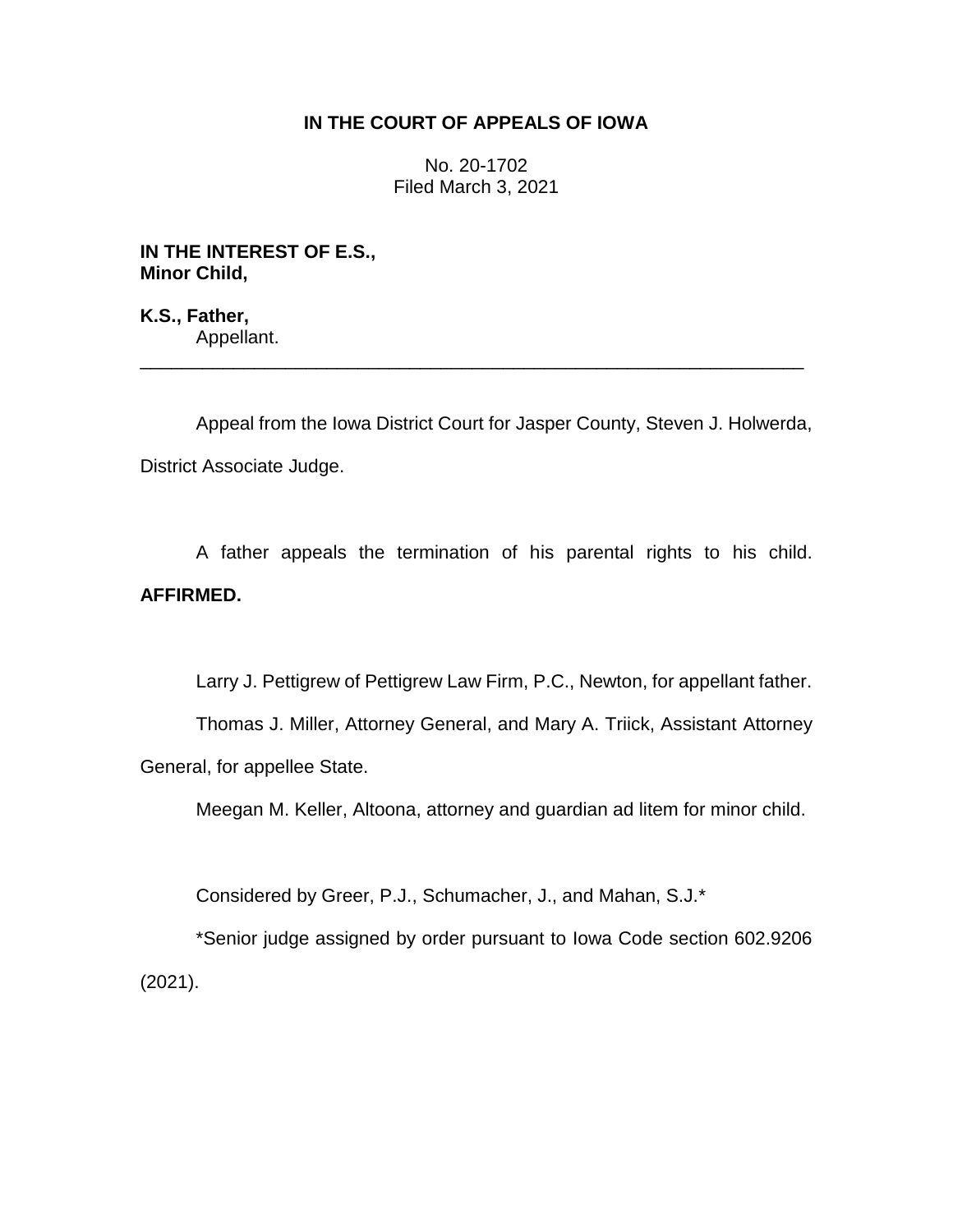## **MAHAN, Senior Judge.**

 $\overline{a}$ 

A father appeals the termination of his parental rights to his child, born in 2014.<sup>1</sup> He contends the State failed to prove the grounds for termination cited by the juvenile court and the court should have applied the statutory exception under Iowa Code section 232.116(3)(c) (2020) to preclude termination. We affirm.

## *I***.** *Background Facts and Proceedings*

This family came to the attention of the department of human services in September 2018, due to concerns about violence by the mother in the presence of E.S. and her older half-siblings. The mother was arrested, and the children were removed from the mother's care and adjudicated in need of assistance. E.S. was placed in the father's care but was later removed from his care when two of E.S.'s half-siblings reported they "were sexually assaulted" by the father "when he lived in the home with them." There were also concerns with the father's excessive use of alcohol and his decision to live with his grandfather, who had a documented history of sexual abuse.

The parents made little progress toward reunification, and the State filed a petition for termination of parental rights. The termination hearing was held in December 2020. The record before the juvenile court indicated E.S. had been removed from the parents' care for more than one year, the father's visits remained supervised, the father continued to live with his grandfather, and the father had only recently attended three substance-abuse treatment sessions despite being directed to engage in treatment "many times" since 2018. The father requested

<sup>&</sup>lt;sup>1</sup> The mother consented to termination of her parental rights. She does not appeal.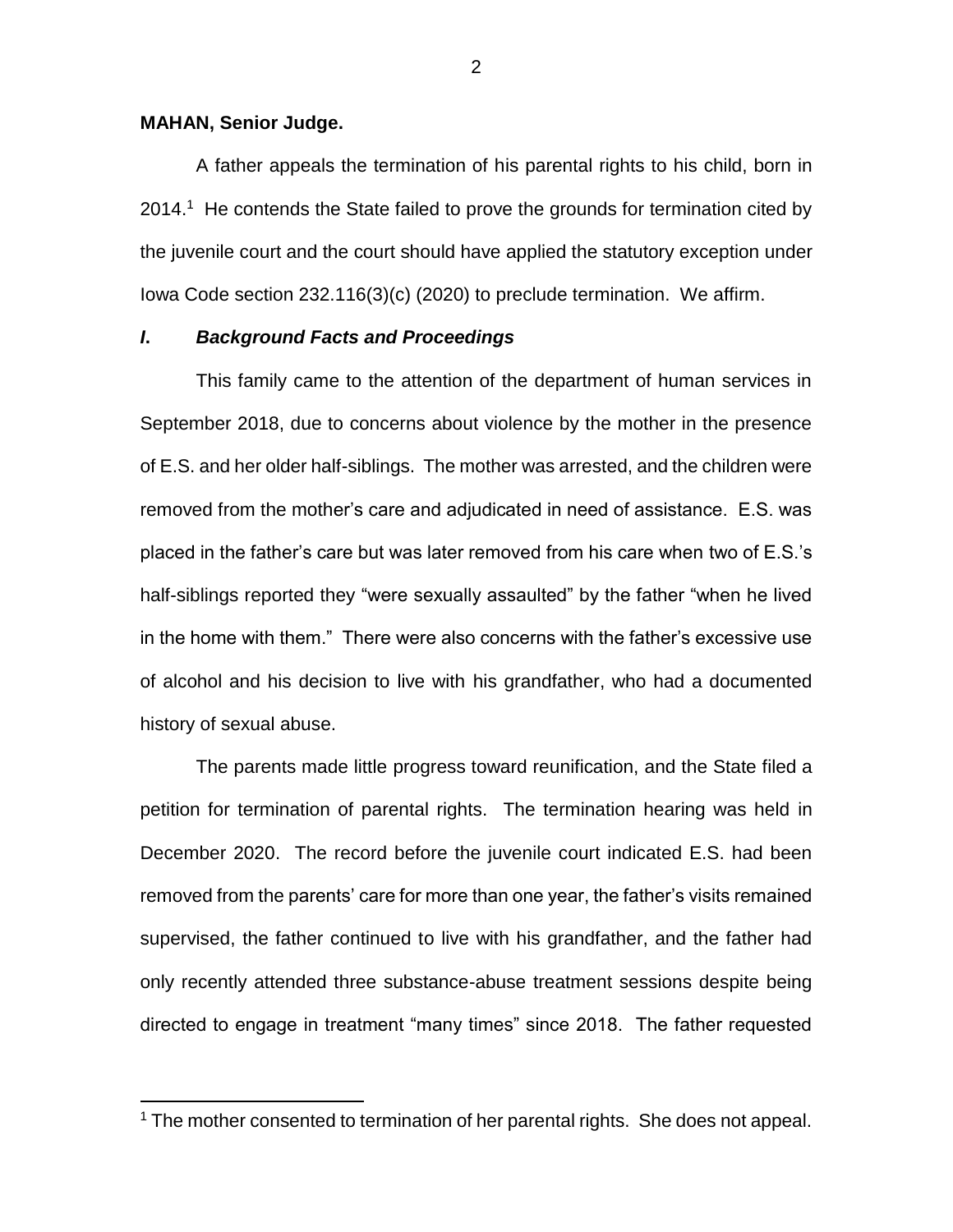an additional six months to move out of his grandfather's house, believing E.S. could then be returned to his care. The department caseworker and guardian ad litem recommended termination of the father's parental rights.

Following the termination hearing, the court entered its order terminating the father's parental rights pursuant to Iowa Code section 232.116(1)(e) and (f). The father appealed.

## *II***.** *Standard of Review*

Appellate review of termination-of-parental-rights proceedings is de novo. *In re L*.*T*., 924 N.W.2d 521, 526 (Iowa 2019). Our primary consideration is the best interests of the child, *In re J*.*E*., 723 N.W.2d 793, 798 (Iowa 2006), the defining elements of which are the child's safety and need for a permanent home. *In re H*.*S*., 805 N.W.2d 737, 748 (Iowa 2011).

#### *III***.** *Discussion*

The father challenges the sufficiency of the evidence supporting the grounds for termination cited by the juvenile court. Although the court terminated parental rights on more than one statutory ground, we need only find termination is proper on one ground. *In re S*.*R*., 600 N.W.2d 63, 64 (Iowa Ct. App. 1999). We will address the termination of parental rights under section 232.116(1)(f). The father acknowledges E.S. is over four years of age, has been adjudicated a child in need of assistance, and has been removed from the parents' physical custody for more than twelve months. Iowa Code  $\S$  232.116(1)(f)(1)–(3). But he claims the State failed to prove by clear and convincing evidence that E.S. could not have been returned to his custody at the time of the termination hearing. *See id*. § 232.116(1)(f)(4). Despite the father's admission at the termination hearing that the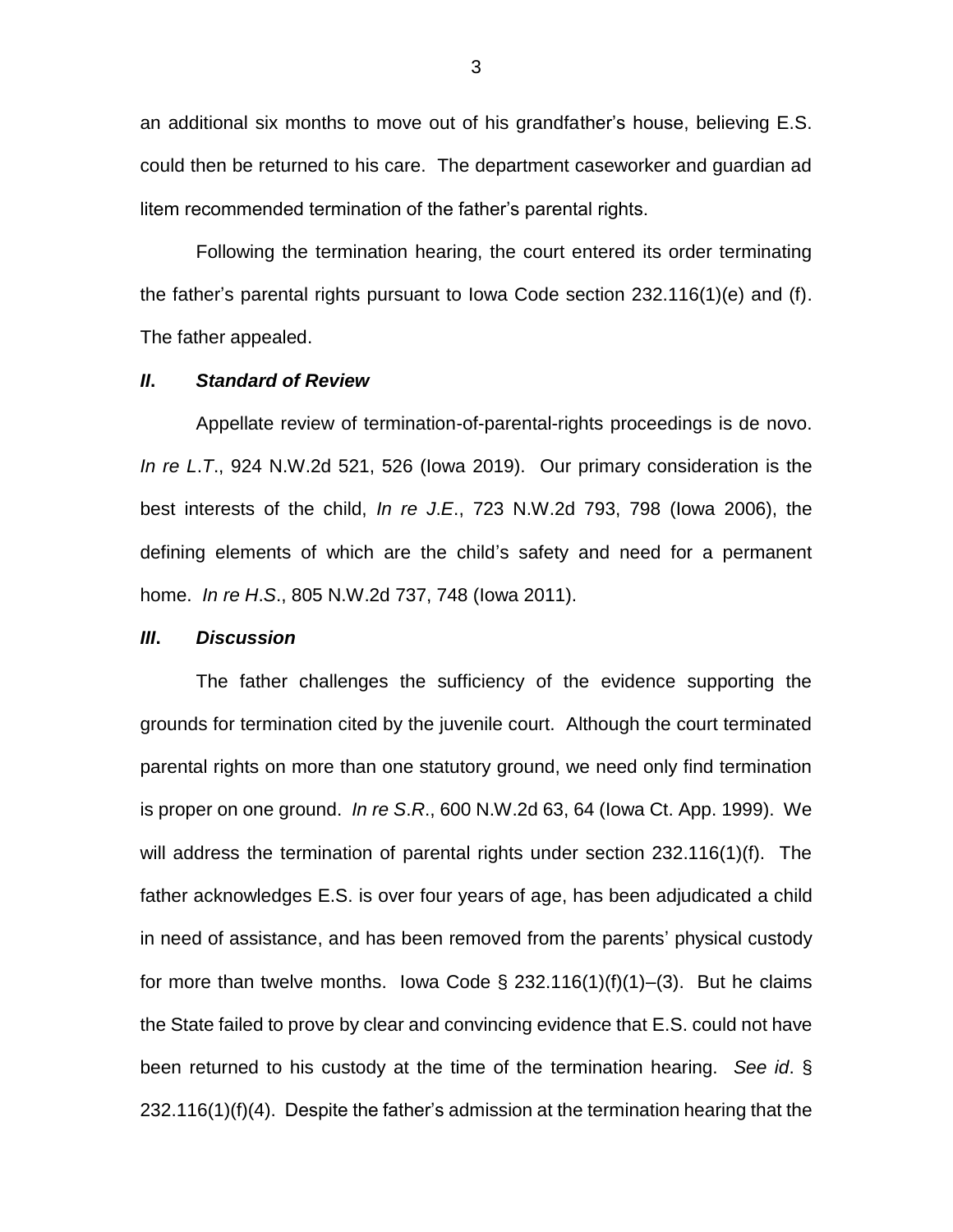child could not be returned to his care at the present time, he contends on appeal that he "had a residence lined up upon receiving his first paycheck, at which time the child could have been returned to his custody," "and at the very least an additional six months should have been granted."

At the close of the termination hearing, the guardian ad litem gravely stated,

"I'm actually more convinced after hearing the testimony of the father than I was

before this case started today that termination is in my client's best interests." The

guardian ad litem expressed concern that the father "doesn't think that he has a

drinking problem" and "believes that his grandfather is a safe person for [E.S.] to

be around, when that's absolutely not the case" and she opined:

It's my belief that if [E.S.] were to be returned to his care, he would comply with DHS requirements, just like his attorney asked him if he would, and that he would do that, and the minute we are gone, she would be back with the grandfather, back to dad drinking. I don't think that that is—he has an ability to keep her safe.

The juvenile court found:

Given the father's unwillingness or indifference to follow through with substance abuse treatment; his unwillingness or inability to refrain from alcohol abuse; his unwillingness or refusal to find alternative housing or to "choose" [E.S.]; and his inability to progress beyond supervised visits in the last 14 months; the child cannot be returned to his custody at the present time or in the immediate future.

. . . . . . . The Court cannot think of any reasonable factors or conditions that will allow the Court at this time to make a determination that the need for removal will no longer exist in six months. The realities of the past 14 months do not permit such a determination.

We concur in the juvenile court's finding that the child could not be returned

to the father's custody at the time of the termination hearing, and we further find